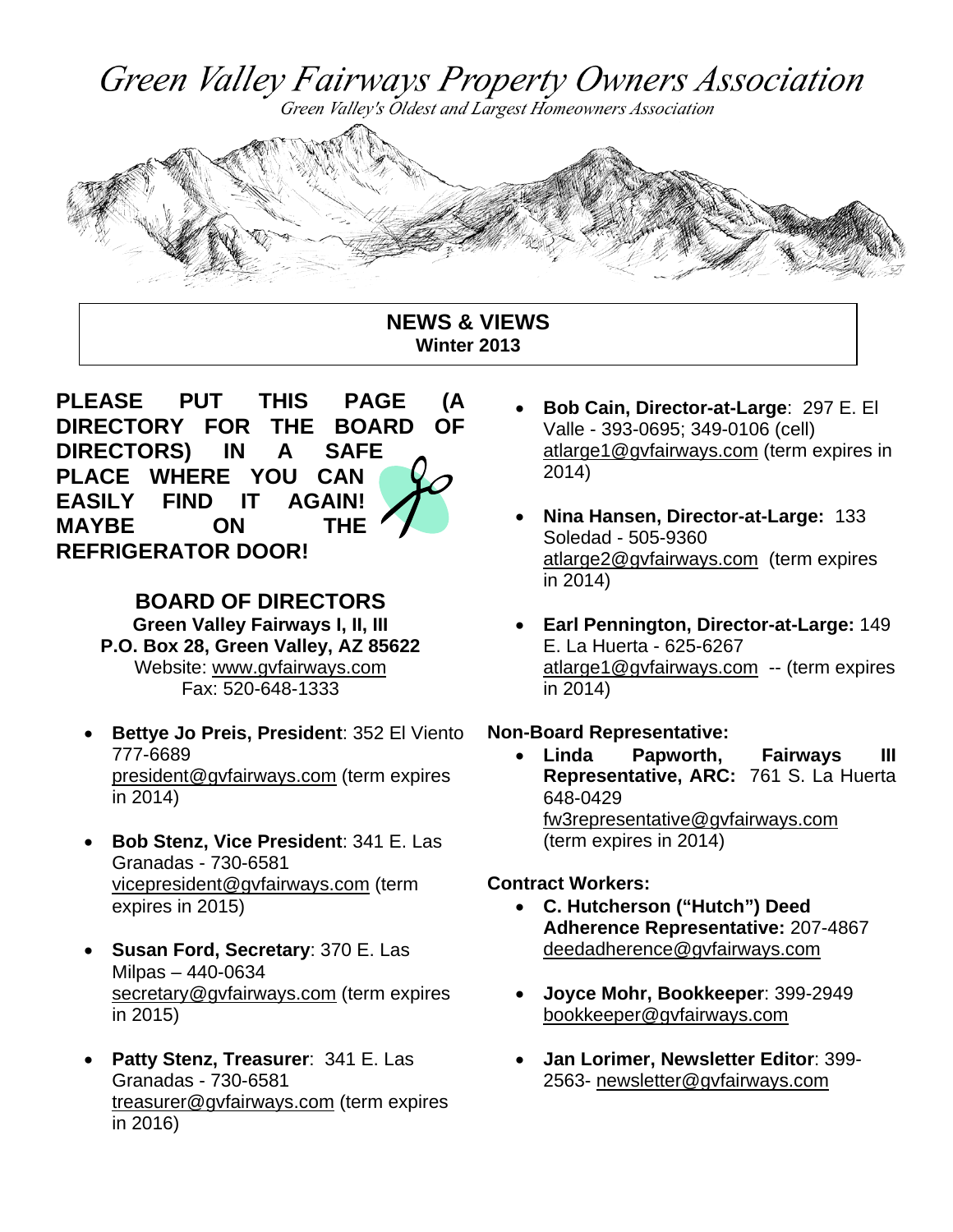### **MEETING PLACE, DATES, AND TIMES FOR MONTHLY BOARD MEETINGS**

Monthly Board meetings are held in the East Center Lounge, from 2:30 to 4:00 on the following dates:

- Mon. Dec. 16, 2013
- Mon. Jan 20, 2014

**Don't forget: Annual Meeting, Fri. Feb. 28, 2014 1:00 – 4:00 to be held in the East Center Auditorium.** 

Most Board members are available year around by phone and by email.

## **EXTRA! EXTRA! READ ALL ABOUT IT… ONLINE!**

Just go to www.gvfairways.com to get your newsletter and other documents. Sign up with the webmaster to have the newsletter emailed to YOU! If you do not have a computer, go to the library to use one of theirs. And furthermore, if you need help, a librarian will be happy to help you. IT'S FREE!!

# **CANDIDATES NEEDED**

**Q:** Why should I run for the GVFPOA Board? I have better things to do with my time.

**A:** Because if people don't run for a seat on the Board, there may not be enough Board members to legally make decisions.

**Q:** Big deal! Who cares?

**A:** We should all care, and all take a turn as a Board member. If there aren't enough Board members, one of two things could happen:

First, we might have to turn to a professional management company to run the Fairways. Think your dues are high now at \$30.00 a year? We could be paying ten times that or more! There would probably be a 4-person Board but the company would be telling you when to pull your weeds and where to park.

The other option is uglier. If the membership refuses to allow a property management company to take over, the Board would dissolve, the CC&Rs would no longer be enforced and we would probably lose our age restriction status. Anyone could move into the Fairways. Picture yourself living next door to a green and purple house filled with noisy teenagers, barking dogs, and a yard full of weeds and junked cars.

Don't like that picture? Then please step forward and run for a seat on the board. In order to run, just call either **Bob Stenz at 730-6581** or **Susan Ford at 440-0634** and let them know you want to be a candidate. **YOUR DEADLINE TO DO THIS IS JANUARY 2, 2014.** They'll tell you what to do next. One thing you will need is a short (about 2 or 3 sentences) bio which will go onto the ballot with your name.

Thank you for being a conscientious member of the community!

# **BACK UP!**

Yes, *you***!**

Have you checked your back alley lately? Are there tree branches or bushes hanging into the alley? Weeds growing up behind the fence or wall?



Did you tell your yardman to clean not only the front, but also the back?

According to the CC&Rs**: "All Owners shall remove weeds from the edge of their Lots to the middle of any adjoining utility easement."** 

**This is also a County requirement**. Contrary to what some people believe, Pima County owns our streets, sidewalks, and utility easements, **NOT THE HOA**. **But we the homeowners are responsible for keeping weeds, tree limbs, anything that makes the back alleys**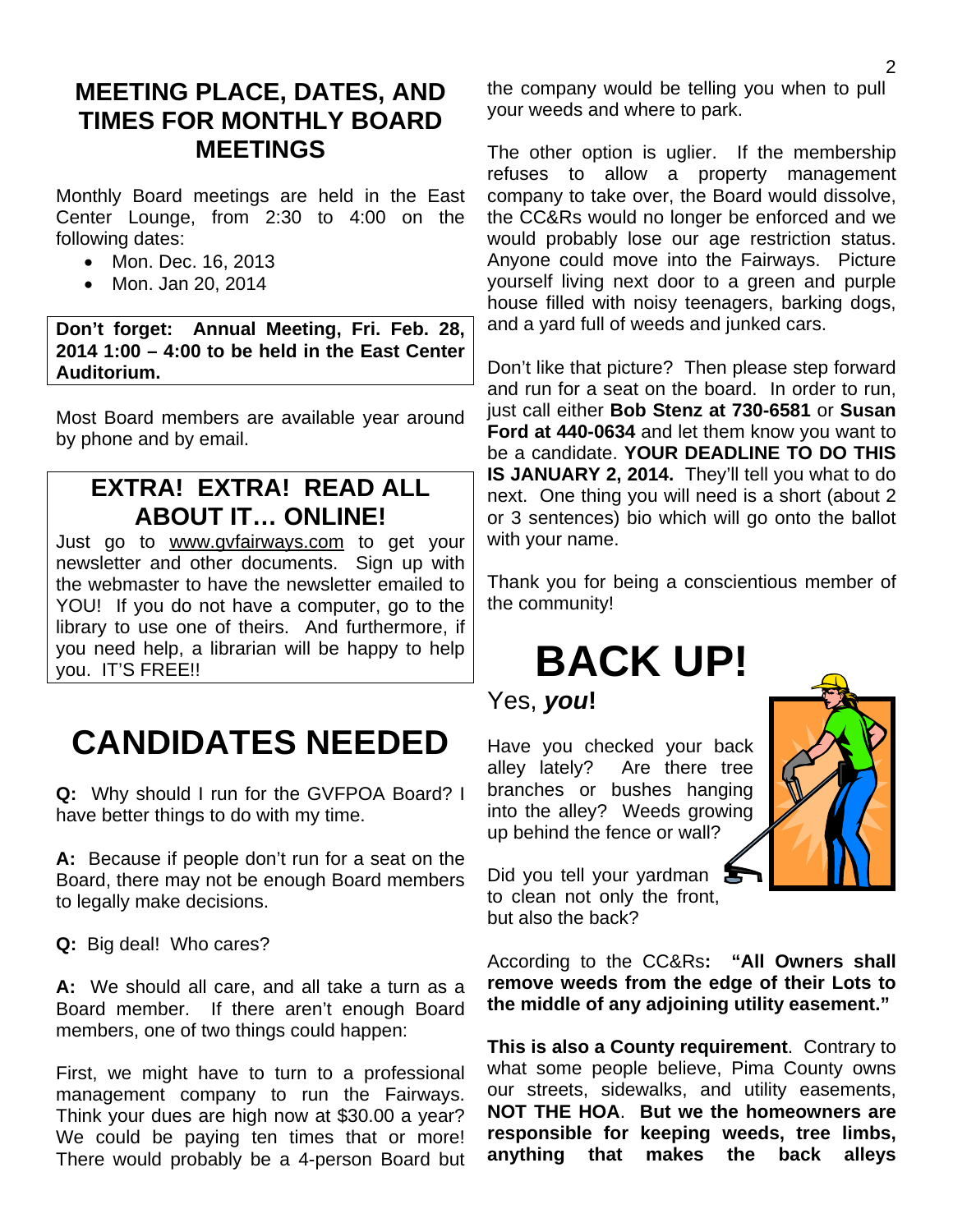**impassable off our half of the easements as well as the strip between the sidewalk and the street!** 

**Many of our alleys are still choked with more than weeds!** Hutch reports that a lot of us are allowing trees and/or bushes such as oleanders to take over the easements. They may give you a lot of privacy but they grow into the easement or alley and make passage by vehicles very difficult. **Remember, emergency and utility vehicles need to use the alleys.** 

## **And Another Thing…**

Don't forget to get your house numbers put somewhere on the **back** of your property. It makes life much better for the Deed Adherence Representative, as well as utility or emergency vehicles traveling up and down the back alleys.

For more information on how to do this, read on!

## **IT'S ALL IN THE NUMBERS**

**Bob Martinosky,** who lives in the Fairways, wants everyone to know that he is available to paint homeowners' house numbers on the curbs in front of their homes. Bob will do this for just **\$10.00.** 



**(Above: Bob Martinosky at work.)** 

It's important that your house numbers are easy to see. Any emergency vehicle, such as an ambulance or fire truck, racing to your house will

be able to respond more quickly if the driver can see the house numbers!

We all need to have house numbers painted or somehow affixed at the back of our property as well. Bob will negotiate this cost with each homeowner on a case-by-case basis. That's because some people have back walls and gates and some people do not. Some people's walls are brick and some may be constructed from other materials. Some numbers may need to be painted on, and some may need to be affixed with glue or screws. **Please call Bob at 399- 2290!**

#### **HERE'S A QUIZ**

**Question:** When should a person call 911?

**Answer:** If you live in Green Valley, dial 911 for both emergency and non-emergency situations. All 911 calls are filtered in a common communication system in Tucson.

So, for example, if you see someone wandering in your neighborhood and you think he or she looks suspicious, call 911. Or if you think someone may be in trouble and needs help, call 911. (Continued on page 4)

If you see water running down the driveway of an empty house, call 911. If you see a dog running loose, no leash and no owner, call 911.

If your car won't start and you need a ride to the grocery store, **DON'T call 911**. If you get hungry for a tuna sandwich at 3:00 a.m., **DON'T call 911**. (Don't laugh! That's a true story!)

There are subtle differences in the problems listed above. Hope you can make the distinction.

# **CC&R CORNER**

In this issue we are going to cover the "No Soliciting" rule. In our CC&Rs, under **VIII. Miscellaneous:**

#### **Door-to-door solicitation:**

*Door-to-door solicitations within the Covered Property are banned.*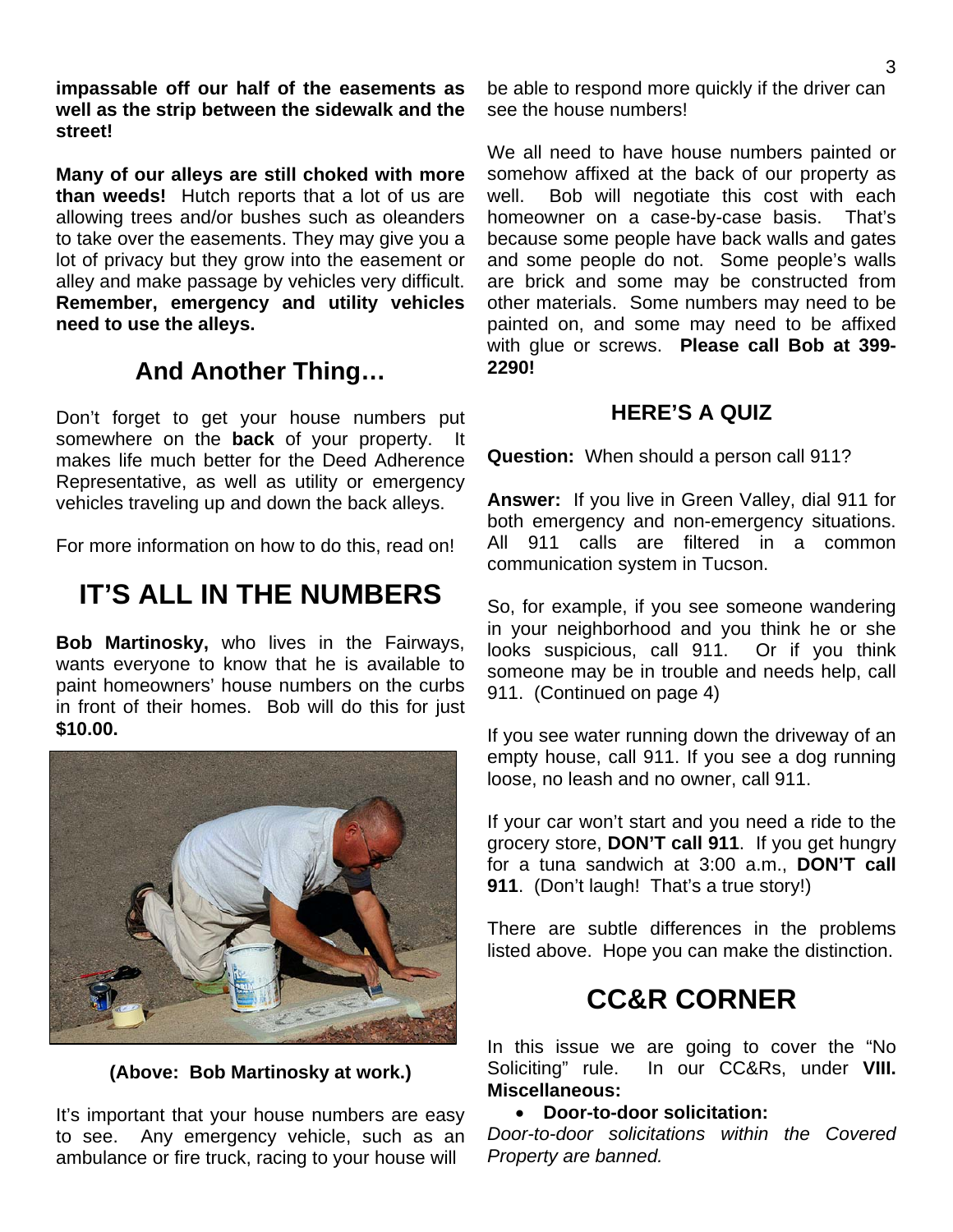Okay, this is pretty simple and straightforward. **No door-to-door solicitations of any kind.** People wanting to sell you something, people of various religious persuasions looking to make converts, even adorable little girls selling delicious cookies -- *all are banned*.

Trouble is, we have no signs posted at the entrances to the Fairways. At least not yet. The Board is working on that. Meantime, it is not illegal for people to walk through the Fairways knocking on doors.

So what can *YOU* do? At this point in time all you can do is tell the person soliciting that what he or she is doing is forbidden by our CC&Rs.

## **NOT ALL THIEVES ARE STUPID!**

Some people left their car in long-term parking at San Jose while away, and someone broke into the car. Using the information on the car's registration in the glove compartment, the thief drove the car to the people's home in Pebble Beach and robbed it.

So if you're going to leave the car in long-term parking, don't leave the registration and insurance cards in it, or the remote garage door opener. This gives us something to think about with all our new electronic technology.

**IF YOU HAVE 2 ADDRESSES, WHERE DO YOU WANT YOUR MAIL TO GO? DOES JOYCE MOHR HAVE YOUR ADDRESSES? PLEASE CALL HER AT 399-2949!** 

# **WHEEE! COME MEET & GREET!**

GVFPOA will be hosting a wonderful HOLIDAY social event in December! And you are all invited.

> **When:** Thursday, December 5  **Where:** East Center  **Time:** 1:00 - 3:00 p.m.

**Why?** Just for the fun of it! This is a good time to meet and talk to Board members, contract workers and other members, including your neighbors.

**And it's all FREE!!!** There will be door prizes (including a year's free membership! Just think! If you win, you pay no dues for one whole year!). There will be



refreshments, too. (If you would like to bring cookies to share when you come, please let us know when you RSVP.)

**Please RSVP by December 1st** to either PO Box 28, Green Valley, AZ 85622 or email treasurer@gvfairways.com.

### **NOW HEAR THIS!**

Please don't put your trash and recycle bins out until **evening** on the night before trash/recycle pickup is scheduled.

And please pay attention to the holiday schedule. **Waste Management does not pick up on holidays!** If the holiday falls on a Monday, they normally pick up on Tuesday.

You can download a copy of Waste Management's holiday schedule by going to gvfairways.com. Our web master has posted the current schedule through the end of 2013!

# **WANTED!**



Someone with building expertise to serve on the Architectural Committee. If you have building experience and/or building inspection experience, please volunteer to fill an empty slot on the

Board.

If you can run for a term on the Board, that would be fantastic! We need people to come forward to help us with this vacancy.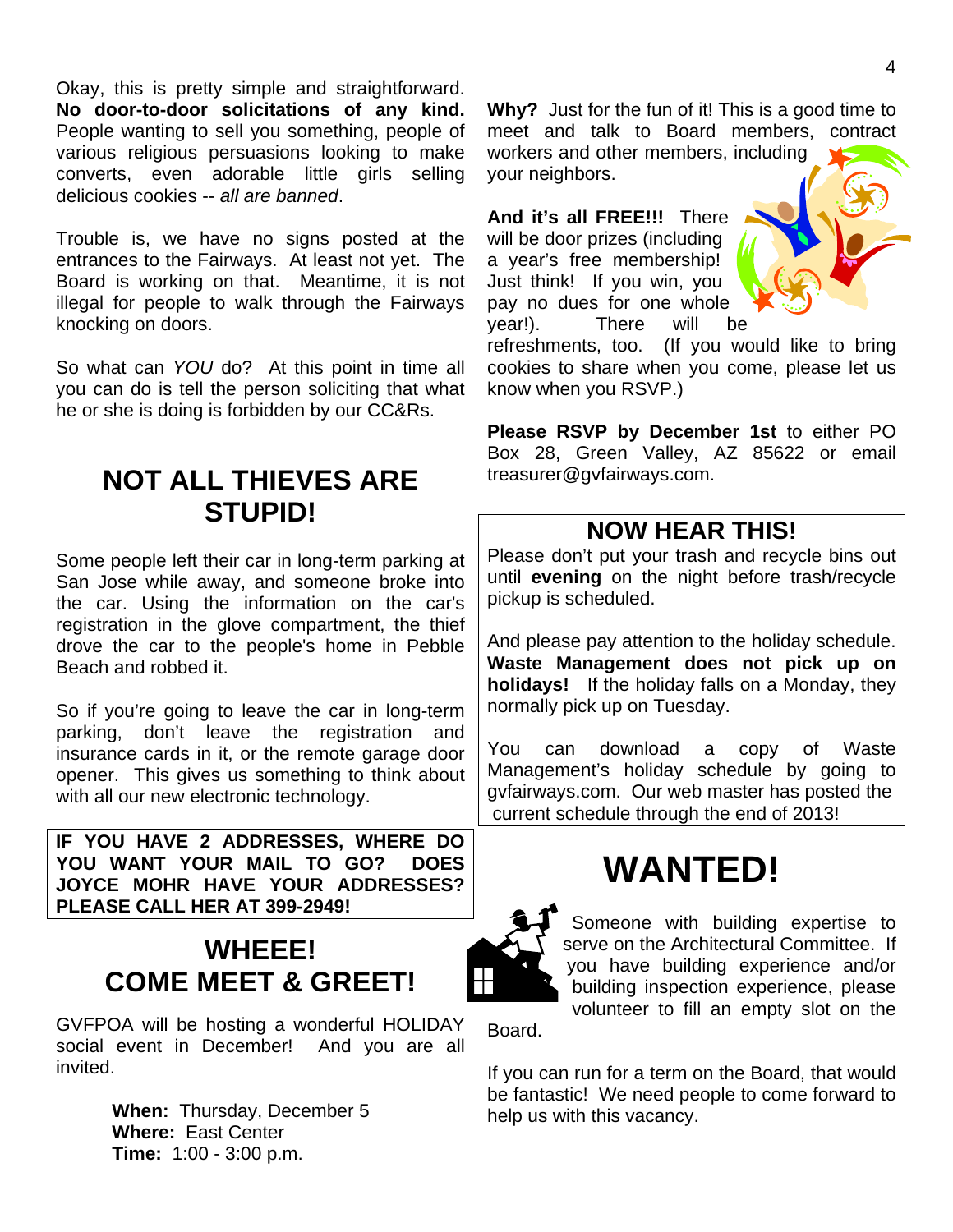





GVFPOA neither approves nor disapproves of these businesses. If you would like to have a business card appear in this newsletter, contact our bookkeeper, **Joyce Mohr** at **399-2949** for details.